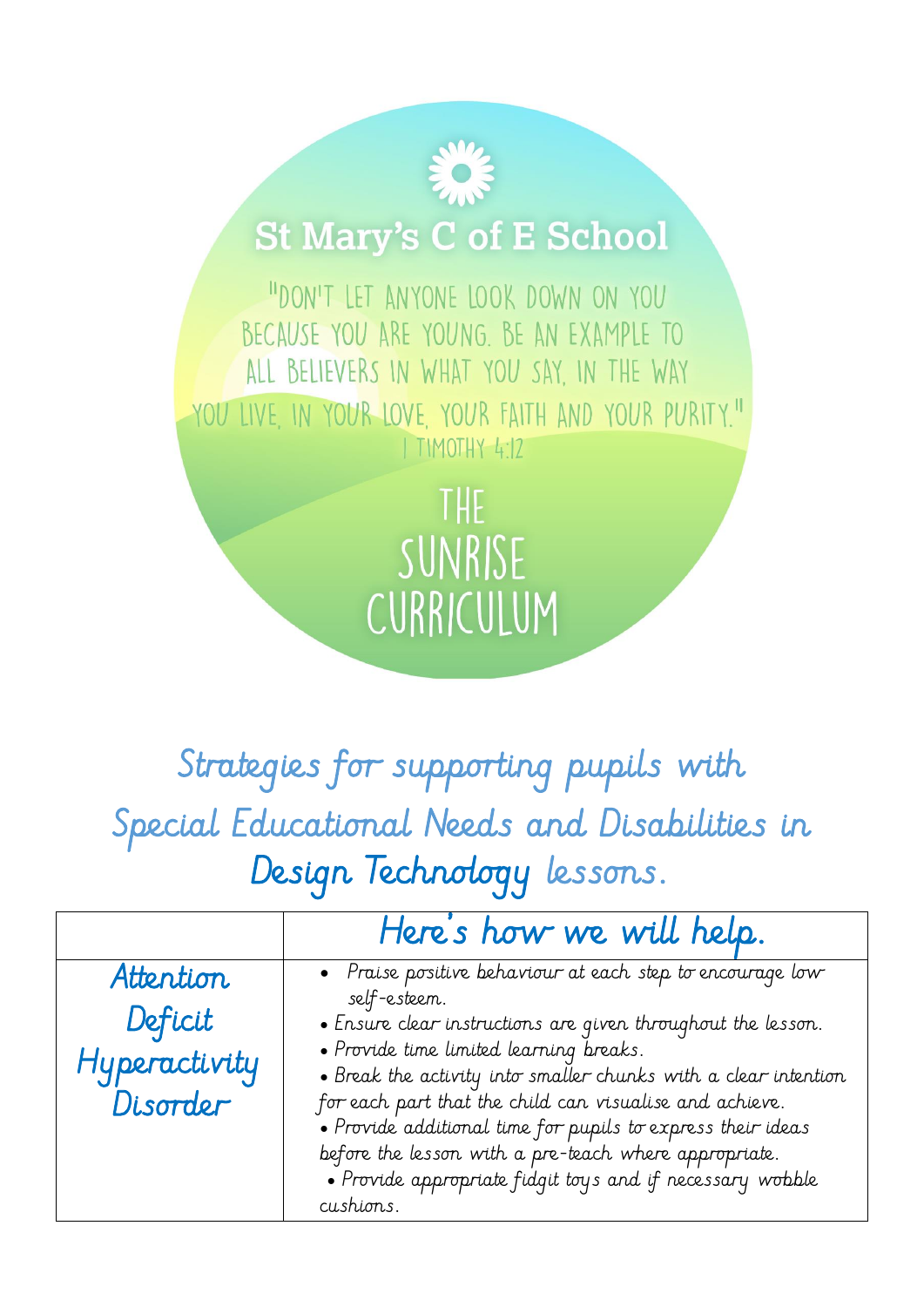|             | $\bullet$ Ensure the child knows the support available on offer                   |
|-------------|-----------------------------------------------------------------------------------|
|             | before the lesson begins.                                                         |
| Anxiety     | Provide lots of opportunities to ask questions to clarify                         |
|             | thinking and ideas during the lesson.                                             |
|             | Teach problem solving before the lesson, and strategies to                        |
|             | overcome problems that might be faced in these subjects                           |
|             | promoting a growth mindset.                                                       |
|             | • Praise children for their attempts not just their outcomes.                     |
|             | Model how to use DxT tools before setting the work.                               |
|             | Consider a seating arrangements and discuss this with the                         |
|             | child. Would they benefit from sitting near a trusted peer.                       |
| Autism      | • Understand if your child is hypo-sensitive or                                   |
|             | hypersensitive and how they will manage the sensory                               |
| Spectrum    | work you are asking them to partake in. This may be                               |
| Disorder    | particularly important when cooking.                                              |
|             | $\bullet$ Provide time limited learning breaks which should support               |
|             | the child's sensory needs.                                                        |
|             | - $\epsilon$ Ensure the child is aware of their safe place is in case             |
|             | they become over whelmed.                                                         |
|             | $\bullet$ Ensure outcomes are clear, with a clear end point to the                |
|             | lesson, so children know when they have reached this.                             |
|             | Using timers to help with transitions.                                            |
|             | $\bullet$ Use simple, specific instructions that are clear to                     |
|             | understand.                                                                       |
|             | $\bullet$ Understand your student's skills, and where their starting<br>place is. |
|             | Consider seating arrangements. Where can the child be                             |
|             | with less traffic flow in the classroom?                                          |
|             | • Consider whether equipment is being shared or does the $\,$                     |
|             | child their own personal set.                                                     |
|             | Provide concrete resources to help with mathematical                              |
|             | equations, drawing to scale and planning DxT projects.                            |
| Dyscalculia | Use technology available during the design process if                             |
|             | required.                                                                         |
|             | $\bullet$ Ensure the child knows the support available on offer                   |
|             | before the lesson begins.                                                         |
|             | • Provide electric measuring tools for cooking to aid                             |
|             | independence.                                                                     |
|             | Use simple, specific instructions that are clear to                               |
|             | understand. Consider whether these could be visual.                               |
| Dyslexia    | • Pre-teach vocabulary linked to DxT that will help the child                     |
|             | to succeed in the lesson like planning, designing and                             |
|             | evaluating. Provide these as word mats.                                           |
|             | Differentiate the Learning Intention so the child understands                     |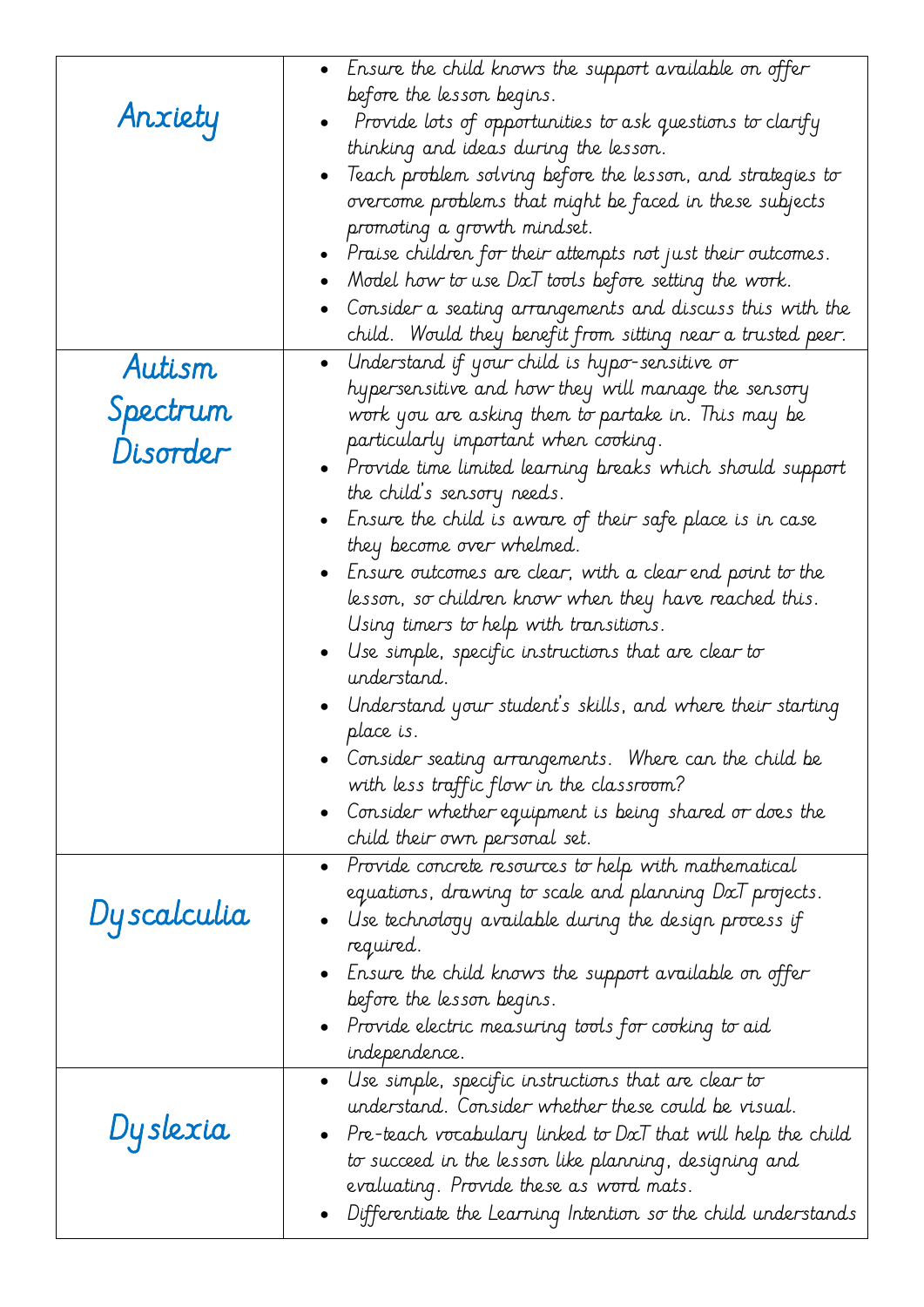|                  | what is being asked of them.                                                                             |
|------------------|----------------------------------------------------------------------------------------------------------|
|                  | Model how to use DxT tools before setting the work.                                                      |
|                  | Consider how the child is going to communicate ideas.                                                    |
|                  | Does this need to be written?                                                                            |
|                  | If using printed resources use font size above 12 and print                                              |
|                  | on pastel paper avoiding black text on white paper                                                       |
|                  | • Ensure the tools you are using are accessible to the child                                             |
|                  | i.e rulers with handles. Consider the risk of using tools                                                |
| Dyspraxia        | and how they can be made safe.                                                                           |
|                  | Model how to use DxT tools before setting the work.                                                      |
|                  | Differentiate the size and scale of a project and its end                                                |
|                  | result                                                                                                   |
|                  | Use projects on the page to understand how children can                                                  |
|                  | use different processes based on their abilities to achieve                                              |
|                  | the same goal.                                                                                           |
|                  | Discretely check the child is wearing hearing aids and they<br>$\bullet$                                 |
|                  | are turned on.                                                                                           |
| Hearing          | Talk clearly and concisely in front of the child making sure                                             |
|                  | light is not in their eyes from a window in case they lip                                                |
| Impairment       | read?                                                                                                    |
|                  | Repeat any questions or responses other children say so                                                  |
|                  | that they aware of key information being shared.                                                         |
|                  | Make sure instructions are clear and concise.                                                            |
|                  | Give instructions when the room is quieter, and be mindful                                               |
|                  | of additional noise when cooking, or using loud tools like                                               |
|                  | hammers.                                                                                                 |
|                  | Appreciate they may take longer to stop in an emergency.                                                 |
|                  | Will you use visual cues or stand in front of the child to                                               |
|                  | give stopping instructions.                                                                              |
|                  | Pre-teach vocabulary linked to DxT that will help the child                                              |
|                  | to succeed in the lesson like planning, designing and                                                    |
|                  | evaluating.                                                                                              |
|                  | • Encourage children to use the toilet before working on a                                               |
|                  | project, as they may feel this isn't as easy when they are                                               |
| Toileting Issues | wearing protective clothes and covered in clay/glue/cooking                                              |
|                  | ingredients etc.                                                                                         |
|                  | - Encourage children to wear protective clothes that make                                                |
|                  | access to the bathroom manageable.                                                                       |
| Cognition and    | Use visuals to break each stage of the design process down<br>$\bullet$<br>into clear, manageable tasks. |
| Learning         | Use language that is understood by the child, or take the                                                |
|                  | time to pre-teach language concepts including design,                                                    |
| Challenges       | develop and evaluate.                                                                                    |
|                  | Give children time to process information and when asking<br>٠                                           |
|                  | them appropriate questions                                                                               |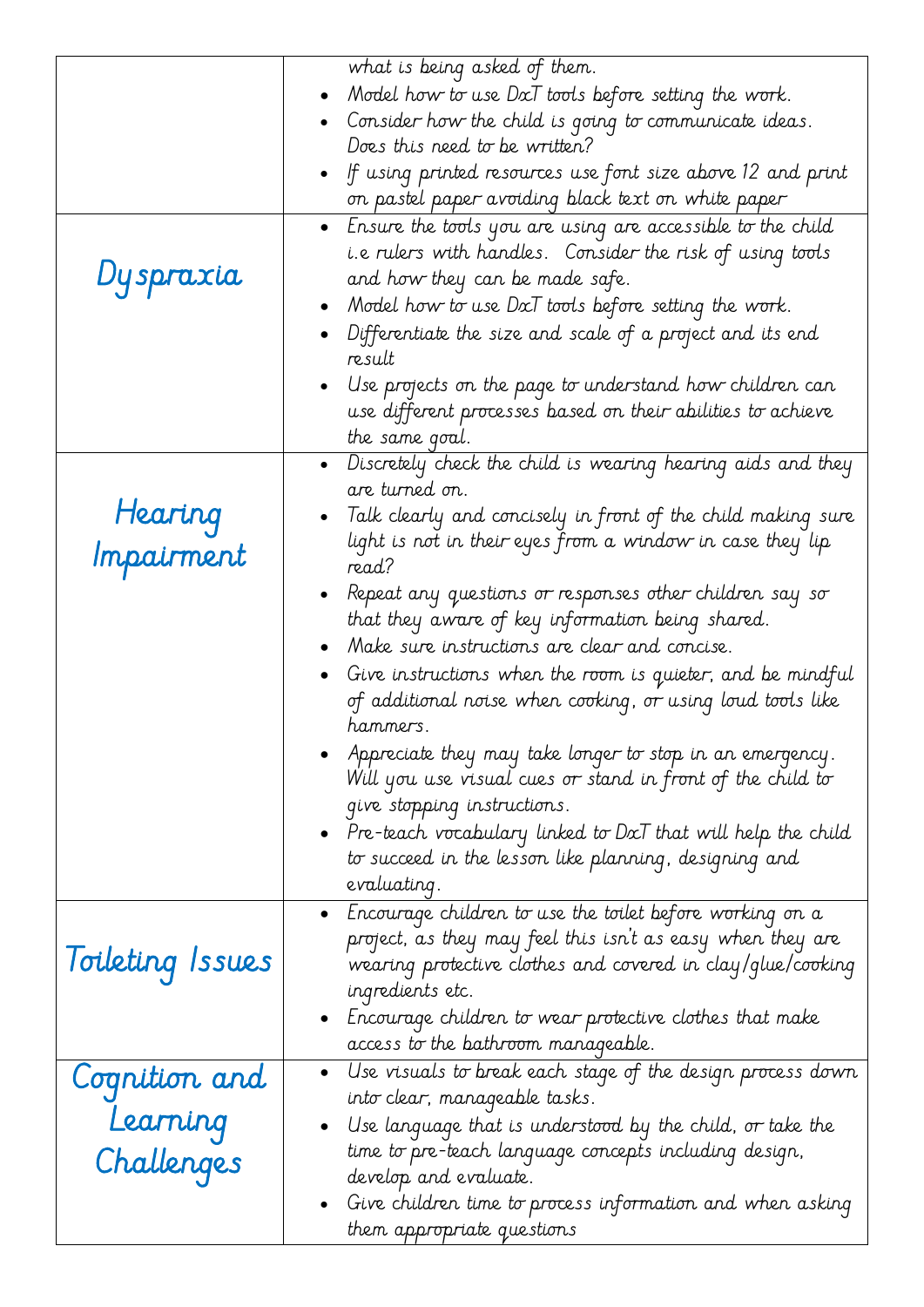| Speech,<br>Language +<br>Communication<br>Needs | • Provide word mats for key vocabulary<br>Model how to use DxT tools before setting the work.<br>• Physically demonstrate the lesson and the expectations<br>include designing, making and evaluating where possible.<br>Support children with their organisation in the lesson,<br>especially when cooking to make sure they do not default<br>from the final product.<br>• When cooking, or making something provide checklists<br>which can be ticked off.<br>• Provide instruction that are clear, concise and match the<br>language of the child, delivering these instructions slowly.<br>• Give children time when responding to questions,<br>instructions and when they are communicating<br>• Encourage designs and evaluations to be done using<br>pictures and child's voice where possible and then recorded<br>by an adult.<br>• If necessary, have visuals that children can point to or talk<br>about.<br>• Pre teach appropriate vocabulary being aware that the<br>process of learning vocabulary may need to be |
|-------------------------------------------------|------------------------------------------------------------------------------------------------------------------------------------------------------------------------------------------------------------------------------------------------------------------------------------------------------------------------------------------------------------------------------------------------------------------------------------------------------------------------------------------------------------------------------------------------------------------------------------------------------------------------------------------------------------------------------------------------------------------------------------------------------------------------------------------------------------------------------------------------------------------------------------------------------------------------------------------------------------------------------------------------------------------------------------|
| lourette<br>Syndrome                            | kinaesthetic. Share lists with parents and carers so that it<br>can practised.<br>• Provide short, simple clear instructions.<br>Try and keep the children calm in a lesson, although DxT<br>can be exciting, as this can lead to a tic.<br>Provide additional support with cutting, using looped<br>scissors and handled rulers.                                                                                                                                                                                                                                                                                                                                                                                                                                                                                                                                                                                                                                                                                                  |
| Experienced<br>Trauma                           | Provide opportunities to be curious and explore the tools<br>and resources that children will use.<br>Use simple, specific instructions that are clear to<br>understand, and deliver these slowly.<br>• Slowly build up the tools a child can use, as they become<br>more confident in their work, especially in regard to<br>cooking.<br>$\bullet$ Model and remind children behavioural expectations when<br>using tools including clay and cooking, and safe ways of<br>using these including health and hygiene. Use visuals if<br>reeded.<br>$\bullet$ Before the lesson, come up with strategies for if difficulties<br>occur during the lesson, and ways these can be overcome,<br>reminding children that $D\alpha T$ is about trial and error.                                                                                                                                                                                                                                                                            |